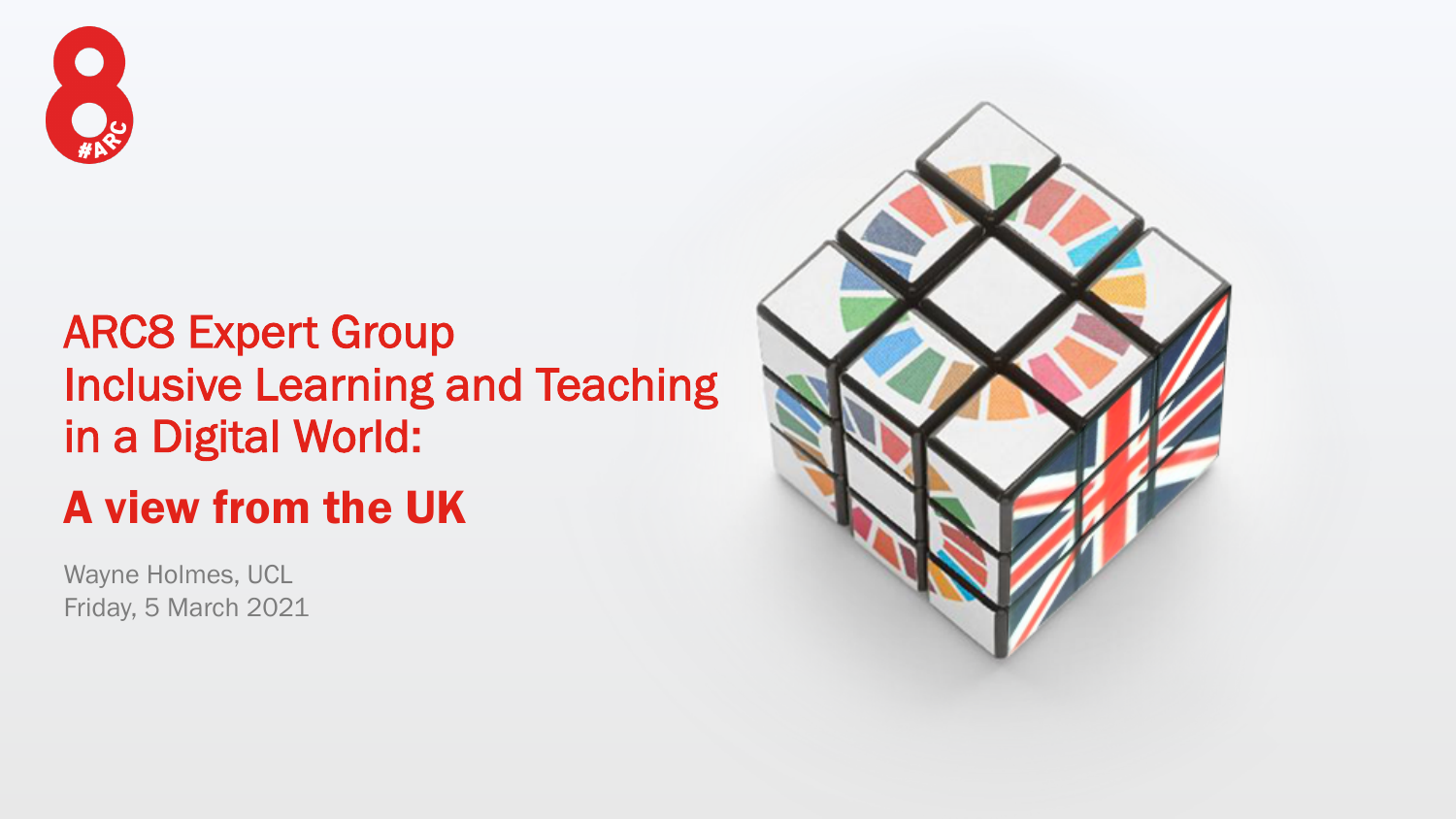# Higher Education and Digital Learning in the UK: The status quo



- **The Open University** (established 1969)
	- o Currently, ~170,000 students (one of the largest in Europe).
	- o Designed for students unable to attend campus universities . (e.g. people who did not 'succeed' in school, people who are in work, people who have disabilities, people who are carers).
	- o 'Open' means 'open to anyone whatever their qualifications.'
	- o The first online courses were launched in 1998 (pg) and 1999 (ug).
	- o **OpenLearn** (launched 2006) has had 80 million visits.
	- o **FutureLearn** (launched 2013) hosts courses from 100+ universities worldwide, which have been taken by 'millions' of students.

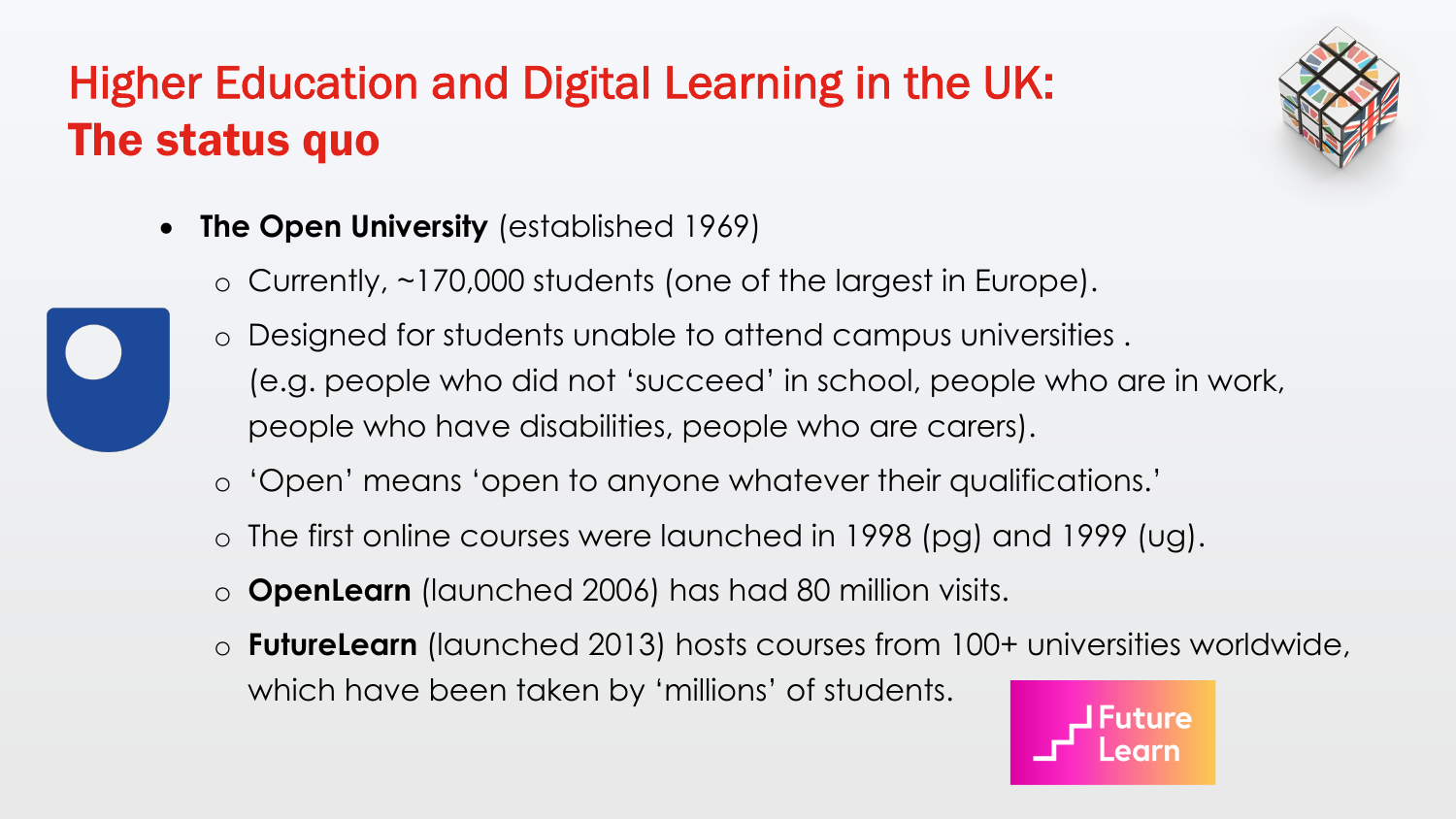## Higher Education and Digital Learning in the UK: The status quo



- **Other UK universities and online learning**
	- o Over the past decade, almost all other UK universities (~100) have launched online courses.
	- o Currently, there are (according to UCAS):
		- o >300 online undergraduate courses (from 42 institutions), and
		- o >1,250 online postgraduate (from 130 institutions).
- o **JISC** (launched 1993)
	- o The UK's higher, further education and skills sectors' not-for-profit organisation for digital services and solutions.

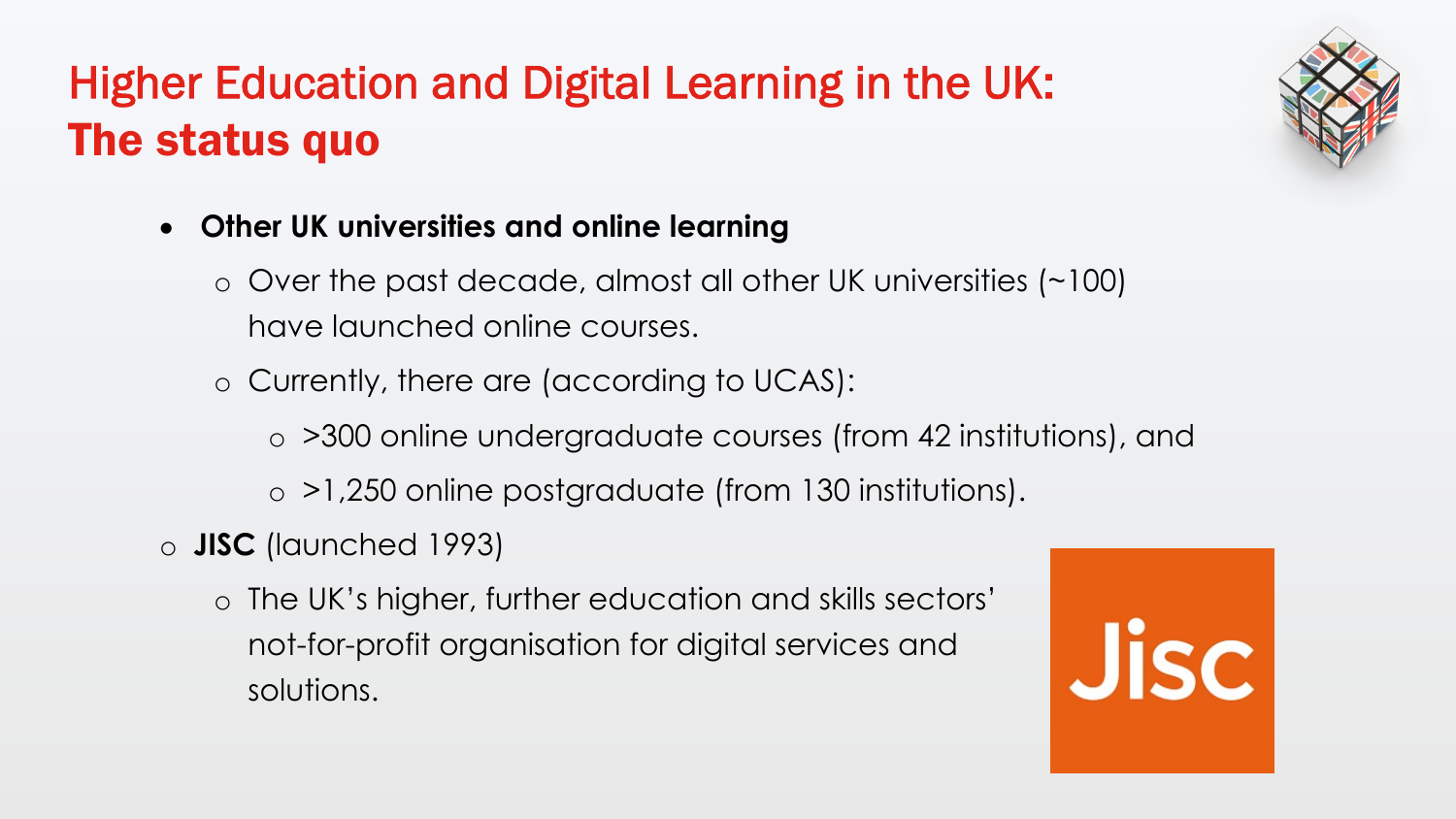# Higher Education and Digital Learning in the UK: The status quo: during COVID

#### • **Office for Students**

### o Before the pandemic 58% of students and 47% of teaching staff had no experience of digital teaching and learning.

- o By December 2020, 92% of students were learning either fully or mostly online.
- **Online learning mostly involved:**
	- o PDFs;
	- o Videos;
	- o live and recorded online lectures; and
	- o lecture slides.



*UK Office for Students*

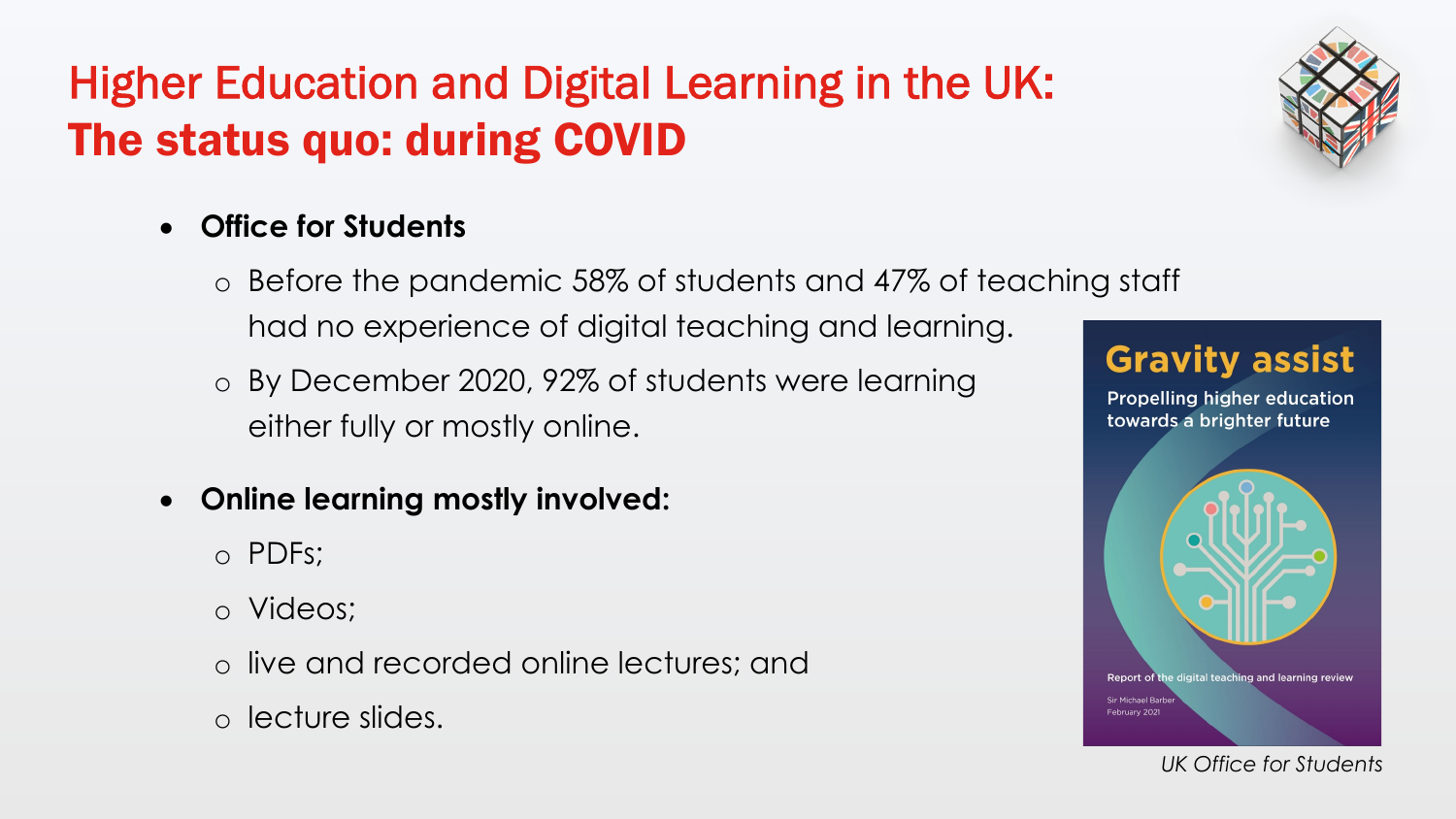# Higher Education and Digital Learning in the UK: The status quo: during COVID

#### • **Also involved:**

- o online placements;
- o digitally simulated scenarios;
- o science experiments conducted with remote-controlled lab equipment;
- o online master classes and performances for music students;
- o digital exhibitions connecting portfolio students with industry experts and employers;
- o virtual writing cafés;
- o AI-driven adaptive learning technologies;
- o and many others...

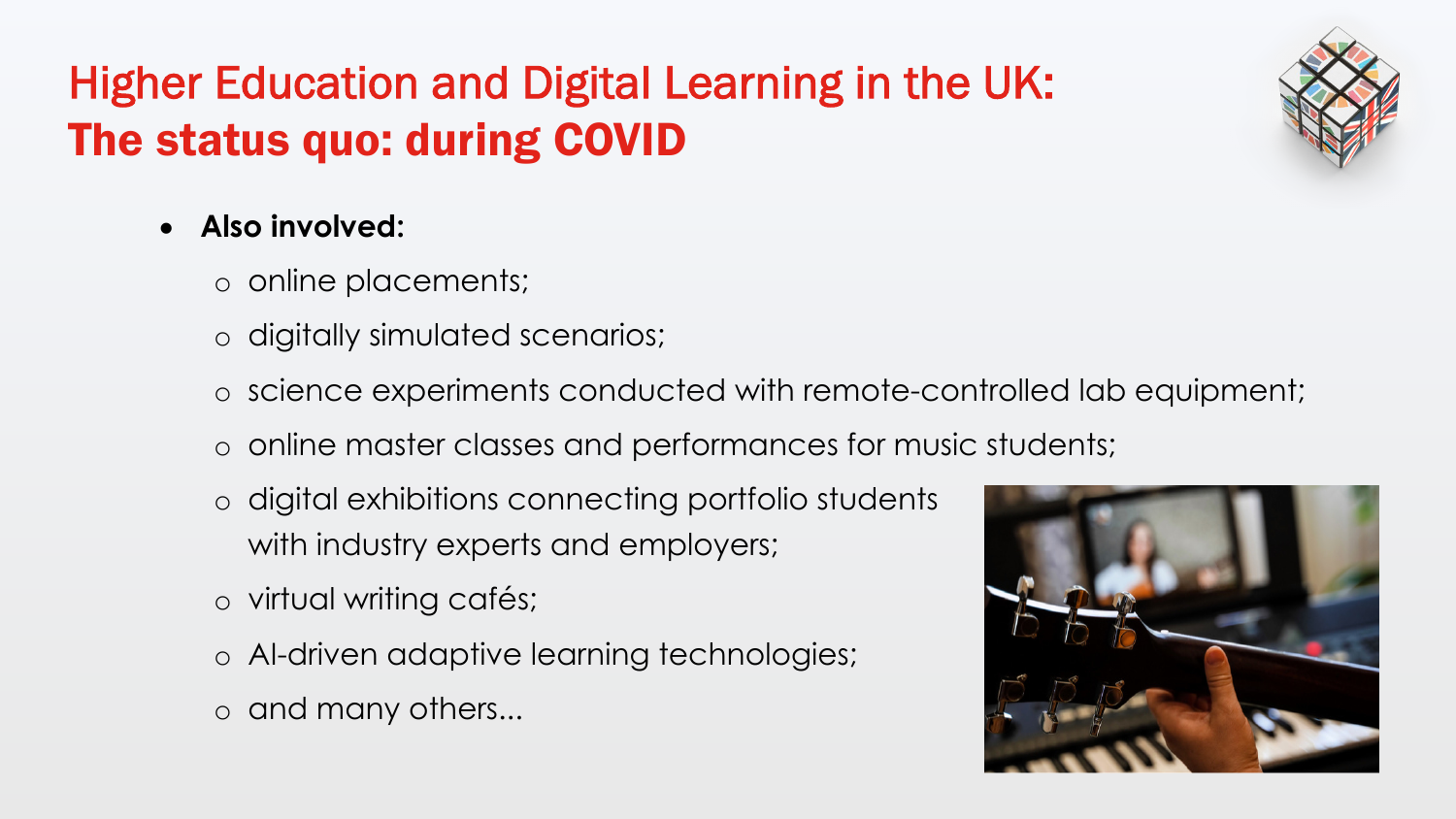# Higher Education and Digital Learning in the UK: The risks

### • **Costs**

o £27,750 for an undergraduate degree;  $\circ$  ~£18,000 for an OU degree.

#### • **Access to technology**

o 12% aged 11-18 years have no Internet access at home (www.ons.gov.uk).

### • **Digital literacy**

- o The digital literacy of staff, not the students.
- **Poor pedagogy**
	- o Instructionalism.
	- o Prioritising content over learning.



**Research report: UK. The road to digital learning**. *Intel and Fujitsu*